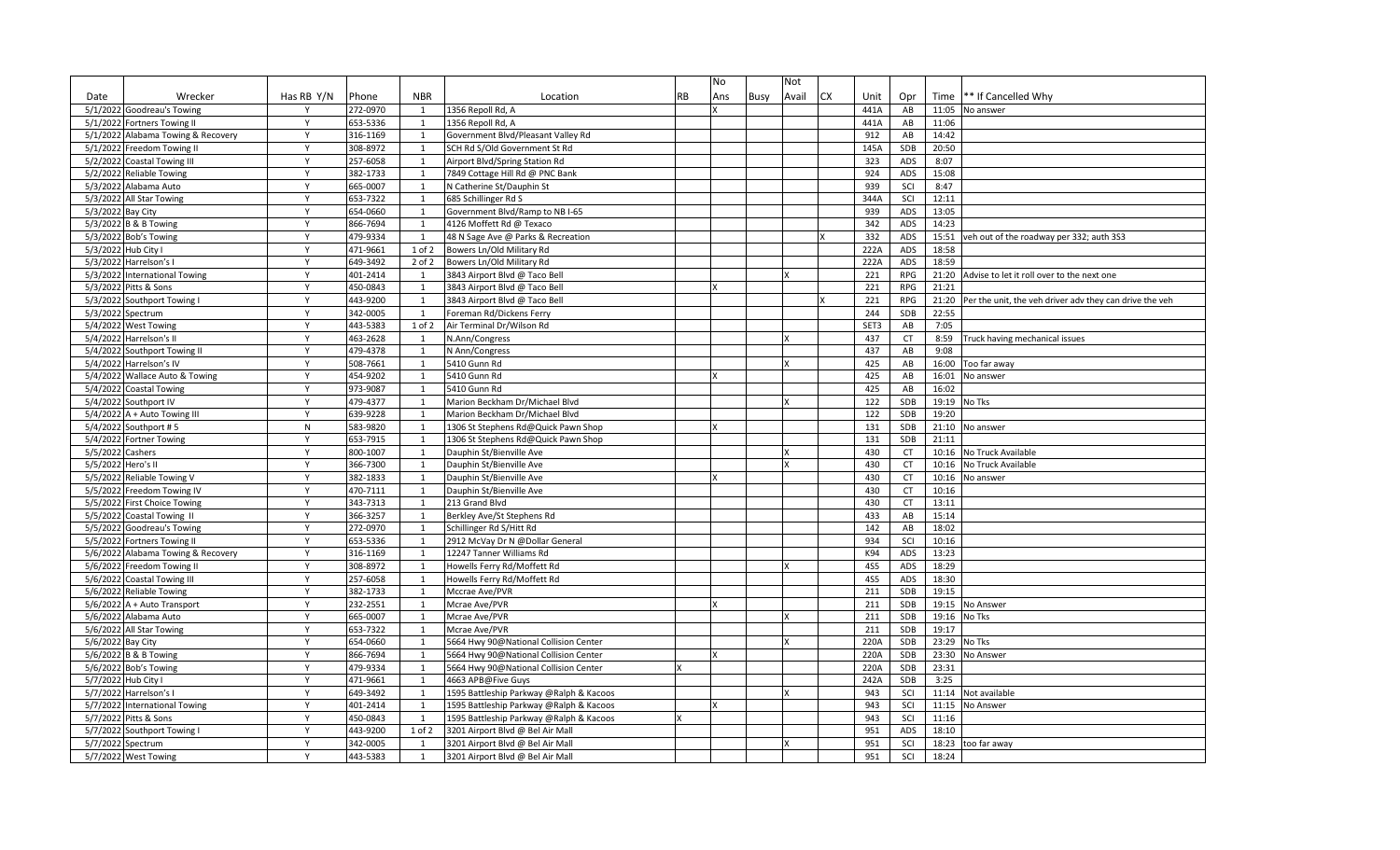| 5/9/2022 Harrelson's II                | Y            | 463-2628 | 1            | Cottage Hill Rd & Schillinger Rd S           |   |   |          | 243A | <b>RPG</b> | 4:34  |                                            |
|----------------------------------------|--------------|----------|--------------|----------------------------------------------|---|---|----------|------|------------|-------|--------------------------------------------|
| 5/9/2022 Southport Towing II           | Y            | 479-4378 | 1            | Cottage Hill Rd & Schillinger Rd S           |   |   |          | 243A | RPG        | 4:35  |                                            |
| 5/9/2022 Harrelson's IV                | Y            | 508-7661 | 1            | Cottage Hill Rd & Schillinger Rd S           |   |   |          | 243A | <b>RPG</b> | 4:35  |                                            |
| 5/9/2022 Wallace Auto & Towing         | Y            | 454-9202 | $\mathbf{1}$ | Cottage Hill Rd & Schillinger Rd S           |   |   |          | 243A | <b>RPG</b> | 4:35  |                                            |
| 5/9/2022 Coastal Towing                | Y            | 973-9087 | 1            | Cottage Hill Rd & Schillinger Rd S           |   |   |          | 243A | <b>RPG</b> | 4:36  |                                            |
| 5/9/2022 Southport IV                  | Y            | 479-4377 | 1            | 1024 Hillcrest Rd                            |   |   |          | 443A | <b>CT</b>  | 7:48  | No Truck Available                         |
| $5/9/2022$ A + Auto Towing III         | Y            | 639-9228 | 1            | 1024 Hillcrest Rd                            |   |   |          | 443A | CT         | 7:48  | No Truck Available                         |
| 5/9/2022 Southport #5                  | N            | 583-9820 | 1            | 1024 Hillcrest Rd                            |   |   |          | 443A | <b>CT</b>  | 7:48  | No Truck Available                         |
| 5/9/2022 Fortner Towing                | Y            | 653-7915 | 1            | 1024 Hillcrest Rd                            |   |   |          | 443A | <b>CT</b>  | 7:48  |                                            |
| 5/9/2022 Cashers                       | Y            | 800-1007 | 1            | 3117 Moffett Rd                              |   |   |          | 431  | CT         | 11:10 | No Answer                                  |
| 5/9/2022<br>Hero's II                  | $\mathsf{Y}$ | 366-7300 | 1            | 3117 Moffett Rd                              |   |   |          | 431  | CT         | 11:10 |                                            |
| 5/9/2022 Reliable Towing V             | Y            | 382-1833 | 1 of 2       | Jackson Dr/Airport Blvd                      | X |   |          | 443  | AB         | 14:47 |                                            |
| 5/9/2022 Freedom Towing IV             | Y            | 470-7111 | $2$ of $2$   | Jackson Dr/Airport Blvd                      |   |   | X        | 443  | AB         | 14:48 | No rollback available                      |
| 5/9/2022 First Choice Towing           | Y            | 343-7313 | 2 of 2       | Jackson Dr/Airport Blvd                      |   |   |          | 443  | AB         | 14:48 | No wrecker available                       |
| 5/9/2022 Coastal Towing II             | Y            | 366-3257 | $2$ of $2$   | Jackson Dr/Airport Blvd                      | Y |   |          | 443  | AB         | 14:49 |                                            |
| 5/9/2022 Goodreau's Towing             | Y            | 272-0970 | 1            | 6501 Three Notch Rd                          |   |   |          | 206  | CT         | 18:51 |                                            |
| 5/10/2022 Fortners Towing II           | Y            | 653-5336 | 1            | Victor Rd/Amelia Ave                         |   |   |          | 444A | AB         | 16:45 |                                            |
| 5/10/2022 Alabama Towing & Recovery    | Y            | 316-1169 | 1            | Government Blvd/Demetrpolis Rd               |   |   |          | 120  | SDB        | 20:50 |                                            |
| 5/11/2022 Freedom Towing II            | Y            | 308-8972 | 1            | Foreman Rd/Private                           |   |   | <b>x</b> | 146  | SDB        | 0:20  | No R/B                                     |
| 5/11/2022 Coastal Towing III           | Y            | 257-6058 | $\mathbf{1}$ | Foreman Rd/Private                           |   |   |          | 146  | SDB        | 0:21  | Servicing another MPD call                 |
| 5/11/2022 Reliable Towing              | Y            | 382-1733 | 1            | Foreman Rd/Private                           |   |   |          | 146  | <b>SDB</b> | 0:22  |                                            |
| $5/11/2022$ A + Auto Transport         | Y            | 232-2551 | $\mathbf{1}$ | Providence Park Dr E/Airport Blvd            |   | x |          | 344  | ADS        | 8:34  |                                            |
| 5/11/2022 Alabama Auto                 | Y            | 665-0007 | 1            | Providence Park Dr E/Airport Blvd            |   | x |          | 344  | ADS        | 8:34  |                                            |
| 5/11/2022 All Star Towing              | Y            | 653-7322 | 1            | Providence Park Dr E/Airport Blvd            |   |   |          | 344  | ADS        | 8:35  |                                            |
| 5/11/2022 Bay City                     | Y            | 654-0660 | 1            | 3125 Government Blvd @ Steak N Shake         |   |   |          | 939  | ADS        | 10:17 |                                            |
| 5/11/2022 B & B Towing                 | Y            | 866-7694 | 1            | 3125 Government Blvd @ Steak N Shake         |   |   |          | 939  | ADS        | 10:17 | Vehicle is driveable                       |
| 5/11/2022 Bob's Towing                 | Y            | 479-9334 | 1            | Old Shell Rd/W I-65 Service Rd N             |   |   |          | 946  | SCI        | 15:58 |                                            |
| 5/11/2022 Hub City I                   | Y            | 471-9661 | 1            | Virginia St/S Franklin St                    |   |   |          | 939  | ADS        | 16:33 |                                            |
| 5/11/2022 Harrelson's I                | Y            | 649-3492 | 1            | 8774 Glen Acres Dr S                         |   |   |          | 121  | SCI        | 18:27 | no answer                                  |
| 5/11/2022 International Towing         | Y            | 401-2414 | 1            | 8774 Glen Acres Dr S                         |   |   |          | 121  | SCI        | 18:28 |                                            |
| 5/11/2022 Pitts & Sons                 | Υ            | 450-0843 | $\mathbf{1}$ | Schillinger Rd S & Fordham Rd                |   |   |          | 221A | <b>RPG</b> | 20:20 |                                            |
| 5/12/2022 Southport Towing I           | Y            | 443-9200 | 1            | 100 S Carlen St @ Murphy High School         |   |   |          | 335  | <b>ADS</b> | 9:55  |                                            |
| 5/12/2022 Spectrum                     | Y            | 342-0005 | 1            | 100 S Carlen St @ Murphy High School         |   |   |          | 335  | ADS        | 9:55  | On a different call                        |
| 5/12/2022 West Towing                  | Y            | 443-5383 | 1            | 100 S Carlen St @ Murphy High School         |   |   |          | 335  | ADS        | 9:58  |                                            |
| 5/12/2022 Harrelson's II               | Y            | 463-2628 | 1            | 100 S Carlen St @ Murphy High School         |   |   |          | 335  | ADS        | 9:59  |                                            |
| 5/12/2022 Southport Towing II          | Y            | 479-4378 | 1            | 100 S Carlen St @ Murphy High School         |   |   |          | 335  | ADS        | 10:00 |                                            |
| 5/12/2022 Harrelson's IV               | Y            | 508-7661 | 1            | 5810 Hwy 90 @Regions Bank                    |   |   |          | 942  | SCI        | 11:34 | on vacation / no answer                    |
| 5/12/2022 Wallace Auto & Towing        | Y            | 454-9202 | 1            | 5810 Hwy 90 @Regions Bank                    |   |   |          | 942  | SCI        | 11:35 | too far away                               |
| 5/12/2022 Coastal Towing               | $\mathsf{Y}$ | 973-9087 | 1            | 5810 Hwy 90 @Regions Bank                    |   |   |          | 942  | SCI        | 11:35 |                                            |
| 5/13/2022 Southport IV                 | Y            | 479-4377 | 1 of 2       | 2545 Government Blvd @ Greyhound Bus Station |   |   |          | 110  | <b>RPG</b> | 6:26  | On another MPD tow                         |
| 5/13/2022 A + Auto Towing III          | Y            | 639-9228 | 1 of 2       | 2545 Government Blvd @ Greyhound Bus Station |   |   | X        | 110  | <b>RPG</b> | 6:26  | Wrecker too far                            |
| 5/13/2022 Southport #5                 | N            | 583-9820 | 1 of 2       | 2545 Government Blvd @ Greyhound Bus Station |   |   |          | 110  | <b>RPG</b> | 6:27  | On another MPD tow                         |
| 5/13/2022 Fortner Towing               | Y            | 653-7915 | $1$ of $2$   | 2545 Government Blvd @ Greyhound Bus Station |   |   |          | 110  | <b>RPG</b> | 6:30  |                                            |
| 5/13/2022 Cashers                      | Y            | 800-1007 | $2$ of $2$   | 2545 Government Blvd @ Greyhound Bus Station |   |   |          | 110  | RPG        | 6:31  |                                            |
| 5/13/2022 Hero's II                    | Y            | 366-7300 | $2$ of $2$   | 2545 Government Blvd @ Greyhound Bus Station |   |   |          | 110  | <b>RPG</b> | 6:31  | No wrecker avail / Not on any MPD tows     |
| 5/13/2022 Reliable Towing V            | $\mathsf{Y}$ | 382-1833 | $2$ of $2$   | 2545 Government Blvd @ Greyhound Bus Station |   |   |          | 110  | <b>RPG</b> | 6:32  |                                            |
| 5/13/2022 Freedom Towing IV            | Y            | 470-7111 | 1            | Cottage Hill Rd/Lynndell Dr                  |   |   | Ιx       | 607  | AB         | 7:56  | No wrecker available                       |
| 5/13/2022 First Choice Towing          | Y            | 343-7313 | 1            | Cottage Hill Rd/Lynndell Dr                  |   |   |          | 607  | AB         | 7:57  | No answer                                  |
| 5/13/2022 Coastal Towing II            | Y            | 366-3257 | 1            | Cottage Hill Rd/Lynndell Dr                  |   |   |          | 607  | AB         | 7:58  | 607 adv driver calling roadside assistance |
| 5/13/2022<br>Goodreau's Towing         | Y            | 272-0970 | 1 of 2       | Rangeline Rd/Halls Mill Rd                   |   |   |          | 121A | AB         | 14:24 |                                            |
| 5/13/2022<br><b>Fortners Towing II</b> | Y            | 653-5336 | $2$ of $2$   | Rangeline Rd/Halls Mill Rd                   |   |   |          | 121A | AB         | 14:27 |                                            |
| 5/13/2022 Alabama Towing & Recovery    | Y            | 316-1169 | 1            | 1905 St. Stephens Road                       |   |   |          | 433  | <b>CT</b>  | 17:25 | CX at 1729 hrs ref needing 2 closest       |
| 5/14/2022 Freedom Towing II            | Y            | 308-8972 | 1            | 951 Montlimar Dr                             |   |   |          | 120  | <b>CT</b>  | 12:15 |                                            |
| 5/14/2022 Coastal Towing III           | Y            | 257-6058 | 1            | APB/Smokerise Drive                          |   |   |          | 442A | SDB        | 21:19 |                                            |
| 5/15/2022 Reliable Towing              | Y            | 382-1733 | 1            | Ramp I-65 NB to APB                          |   |   |          | 130  | SDB        | 5:01  |                                            |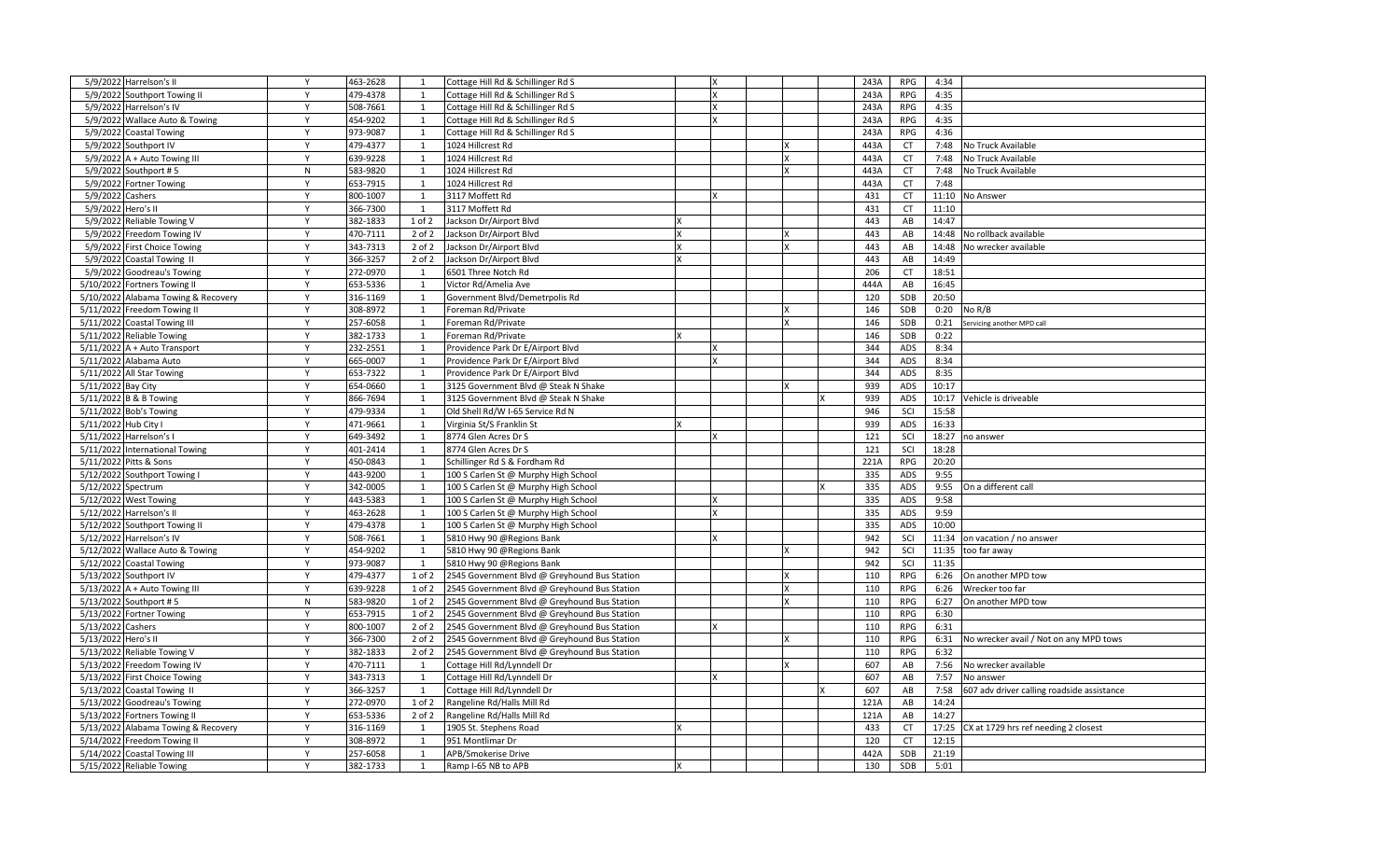| $5/15/2022$ A + Auto Transport                  | Y            | 232-2551             | 1            | 5601 Moffett Rd                                          |              |  | $\boldsymbol{\mathsf{x}}$ | 440        | AB         | 18:47 | No wrecker available                  |
|-------------------------------------------------|--------------|----------------------|--------------|----------------------------------------------------------|--------------|--|---------------------------|------------|------------|-------|---------------------------------------|
| 5/15/2022 Alabama Auto                          | Y            | 665-0007             | 1            | 5601 Moffett Rd                                          |              |  |                           | 440        | AB         | 18:48 |                                       |
| 5/15/2022 All Star Towing                       | Y            | 653-7322             | 1            | <b>HCR/Girby Rd</b>                                      |              |  |                           | 422A       | SDB        | 19:09 | No Answer                             |
| 5/15/2022 Bay City                              | Y            | 654-0660             | 1            | HCR/Girby Rd                                             |              |  |                           | 422A       | SDB        | 19:10 |                                       |
| 5/15/2022 B & B Towing                          | Y            | 866-7694             | 1            | Knollwood Dr/Government Blvd                             | x            |  |                           | 420A       | SDB        | 21:03 |                                       |
| 5/15/2022 Bob's Towing                          | Y            | 479-9334             | 1            | 4690 SHA@Dollar General                                  |              |  |                           | <b>4S7</b> | SDB        | 21:32 |                                       |
| 5/15/2022 Hub City I                            | Y            | 471-9661             | 1            | 2282 Moss Creek Ct                                       |              |  |                           | 441A       | SDB        | 23:10 |                                       |
| 5/16/2022 Harrelson's I                         | Y            | 649-3492             | 1            | 3726 Halls Mill Rd                                       |              |  |                           | 223        | RPG        | 15:41 | On Vacation                           |
| 5/16/2022 International Towing                  | Y            | 401-2414             | 1            | 3726 Halls Mill Rd                                       |              |  |                           | 223        | <b>RPG</b> | 15:41 | Too Far                               |
| 5/16/2022 Pitts & Sons                          | Y            | 450-0843             | 1            | 3726 Halls Mill Rd                                       |              |  |                           | 223        | <b>RPG</b> | 15:42 | No wrecker available                  |
| 5/16/2022 Southport Towing I                    | Y            | 443-9200             | 1            | 3726 Halls Mill Rd                                       |              |  |                           | 223        | <b>RPG</b> | 15:42 |                                       |
| 5/16/2022 Spectrum                              | Y            | 342-0005             | 1            | 3726 Halls Mill Rd                                       |              |  |                           | 223        | <b>RPG</b> | 15:43 | No wrecker available                  |
| 5/16/2022 West Towing                           | Y            | 443-5383             | 1            | 3726 Halls Mill Rd                                       |              |  |                           | 223        | <b>RPG</b> | 15:44 |                                       |
| 5/16/2022 Harrelson's II                        | $\mathsf{v}$ | 463-2628             | 1            | Government St & S Dearborn St                            |              |  |                           | 253        | <b>RPG</b> | 16:20 | On Vacation                           |
| 5/16/2022 Southport Towing II                   | Y            | 479-4378             | 1            | Government St & S Dearborn St                            |              |  |                           | 253        | RPG        | 16:20 | No wrecker available                  |
| 5/16/2022 Harrelson's IV                        | Y            | 508-7661             | 1            | Government St & S Dearborn St                            |              |  |                           | 253        | <b>RPG</b> | 16:20 | On Vacation                           |
| 5/16/2022 Wallace Auto & Towing                 | Y            | 454-9202             | 1            | Government St & S Dearborn St                            |              |  |                           | 253        | <b>RPG</b> | 16:20 | No wrecker available                  |
| 5/16/2021 Coastal Towing                        | Y            | 973-9087             | 1            | Government St & S Dearborn St                            |              |  |                           | 253        | <b>RPG</b> | 16:21 |                                       |
| 5/16/2021 Southport IV                          | Y            | 479-4377             | 1            | Government St & S Dearborn St                            |              |  |                           | 253        | RPG        | 16:26 | No wrecker available                  |
| 5/16/2021 A + Auto Towing III                   | Y            | 639-9228             | 1            | Government St & S Dearborn St                            |              |  |                           | 253        | <b>RPG</b> | 16:27 |                                       |
| 5/18/2022 Southport #5                          | N            | 583-9820             | $1$ of $2$   | 1030 Leroy Stevens Rd                                    |              |  |                           | 144A       | CT         | 7:13  |                                       |
| 5/18/2022 Fortner Towing                        | Y            | 653-7915             | $2$ of $2$   | 1030 Leroy Stevens Rd                                    |              |  |                           | 144A       | CT         | 7:13  |                                       |
| 5/18/2022 Cashers                               | Y            | 800-1007             | 1            | Old Shell/Long St                                        |              |  |                           | 921        | CT         | 11:55 | No Answer                             |
| 5/18/2022 Hero's II                             | Y            | 366-7300             | 1            | Old Shell/Long St                                        |              |  |                           | 921        | CT         | 11:55 | No Truck Available                    |
| 5/18/2022 Reliable Towing V                     | Y            | 382-1833             | 1            | Old Shell/Long St                                        |              |  |                           | 921        | <b>CT</b>  | 11:55 |                                       |
| 5/18/2022 Freedom Towing IV                     | Y            | 470-7111             | 1            | 1133 Hllcrest Crossing W                                 |              |  |                           | 924        | AB         | 12:33 |                                       |
| 5/18/2022 First Choice Towing                   | Y            | 343-7313             | 1            | Spring Hill Ave/N McGregor Ave                           |              |  |                           | 912        | AB         | 15:48 | No wrecker available                  |
| 5/18/2022 Coastal Towing II                     | Y            | 366-3257             | 1            | Spring Hill Ave/N McGregor Ave                           |              |  |                           | 912        | AB         | 15:49 |                                       |
| 5/18/2022 Goodreau's Towing                     | Y            | 272-0970             | 1            | 8696 Cottage Hill Rd                                     |              |  |                           | 927        | AB         | 16:54 |                                       |
| 5/18/2022 Fortners Towing II                    | Y            | 653-5336             | 1            | 2108 Government St                                       |              |  |                           | 131        | AB         | 17:08 | 113 cx due to wrecker need a rollback |
| 5/18/2022 Alabama Towing & Recovery             | Y            | 316-1169             | 1            | 2108 Government St                                       |              |  |                           | 113        | AB         | 18:09 | Wrecker too far away                  |
| 5/18/2022 Freedom Towing II                     | Y            | 308-8972             | 1            | 2108 Government St                                       | $\mathbf{x}$ |  |                           | 113        | AB         | 18:10 |                                       |
| 5/19/2022 Coastal Towing III                    | Y            | 257-6058             | 1            | Schillinger Rd N/Granato Dr S                            | $\mathsf{x}$ |  |                           | 443        | AB         | 18:30 |                                       |
| 5/19/2022 Reliable Towing                       | Y            | 382-1733             | 1            | 3378 Moffett Rd@Gulf Distributing                        |              |  |                           | 433        | SDB        | 22:51 |                                       |
| $5/20/2022$ A + Auto Transport                  | Y            | 232-2551             | 1            | Croydon rd/Wimbeldon Dr E                                |              |  |                           | 443        | SDB        | 0:07  | No Answer                             |
| 5/20/2022 Alabama Auto                          | Y            | 665-0007             | 1            | Croydon rd/Wimbeldon Dr E                                |              |  |                           | 443        | SDB        | 0:10  |                                       |
| 5/20/2022 All Star Towing                       | Y            | 553-7322             | 1            | Kellogg St & Dabney St                                   |              |  |                           | 217        | <b>RPG</b> | 8:08  |                                       |
| 5/20/2022 Bay City                              | Y            | 654-0660             | 1            | Dauphin St & Oakland Ter                                 |              |  |                           | 239        | <b>RPG</b> | 8:35  | No RB avail                           |
| 5/20/2022 B & B Towing                          | $\mathsf{Y}$ | 866-7694             | $\mathbf{1}$ | Dauphin St & Oakland Ter                                 |              |  |                           | 239        | <b>RPG</b> | 8:35  | No wreckers available                 |
| 5/20/2022 Bob's Towing                          | Y            | 479-9334             | 1            | Dauphin St & Oakland Ter                                 |              |  |                           | 239        | <b>RPG</b> | 8:37  |                                       |
|                                                 | Y            | 471-9661             | 1            |                                                          |              |  |                           | 238        | <b>RPG</b> | 9:04  |                                       |
| 5/20/2022 Hub City I<br>5/20/2022 Harrelson's I | $\mathsf{v}$ | 649-3492             | 1            | Airport Blvd & Old Government St<br>2520 Government Blvd |              |  |                           | 331        | ADS        | 20:12 |                                       |
| 5/20/2022 International Towing                  | Y            | 401-2414             | 1            | 2909 Spring Hill Ave                                     |              |  |                           | 333        | SCI        | 21:02 | unable to make tow in time            |
|                                                 | Y            | 450-0843             |              | 2909 Spring Hill Ave                                     |              |  |                           | 333        | SCI        | 21:03 | No truck available                    |
| 5/20/2022 Pitts & Sons                          | $\mathsf{v}$ |                      | 1            |                                                          |              |  |                           |            |            |       |                                       |
| 5/20/2022 Southport Towing I                    | $\mathsf{Y}$ | 443-9200<br>342-0005 | 1            | 2909 Spring Hill Ave                                     |              |  |                           | 333<br>333 | SCI<br>SCI | 21:04 | not available                         |
| 5/20/2022 Spectrum                              |              |                      | 1            | 2909 Spring Hill Ave                                     |              |  |                           |            |            | 21:05 | on another MPD call                   |
| 5/20/2022 West Towing                           | Y            | 443-5383             | 1            | 2909 Spring Hill Ave                                     | x            |  |                           | 333        | SCI        | 21:06 |                                       |
| 5/21/2022 Harrelson's II                        | Y<br>Y       | 463-2628             | 1            | Halls Mill Rd/Fleetwood Dr N                             |              |  |                           | 212        | SCI        | 6:28  |                                       |
| 5/21/2022 Southport Towing II                   |              | 179-4378             | 1            | Halls Mill Rd/Fleetwood Dr N                             |              |  |                           | 212        | SCI        | 6:30  |                                       |
| 5/21/2022 Harrelson's IV                        | Y            | 508-7661             | 1            | Moffett Rd & University Loop                             |              |  |                           | 934        | RPG        | 9:48  |                                       |
| 5/22/2022 Wallace Auto & Towing                 | Y            | 454-9202             | 1            | 1231 Cochrane Causeway @ Midstream Fuel Service          |              |  |                           | 939        | <b>RPG</b> | 16:13 |                                       |
| 5/22/2022 Coastal Towing                        | Y            | 973-9087             | 1            | 1231 Cochrane Causeway @ Midstream Fuel Service          |              |  |                           | 939        | RPG        | 16:14 |                                       |
| 5/22/2022 Southport IV                          | Y            | 479-4377             | 1            | 25 W I-65 Service Rd N @ Hancock Bank                    |              |  |                           | 946        | <b>RPG</b> | 16:52 |                                       |
| 5/22/2022 A + Auto Towing III                   | Y            | 639-9228             | 1            | 25 W I-65 Service Rd N @ Hancock Bank                    | x            |  |                           | 946        | <b>RPG</b> | 16:52 |                                       |
| 5/22/2022 Southport #5                          | N            | 583-9820             | 1            | 25 W I-65 Service Rd N @ Hancock Bank                    |              |  |                           | 946        | <b>RPG</b> | 16:53 |                                       |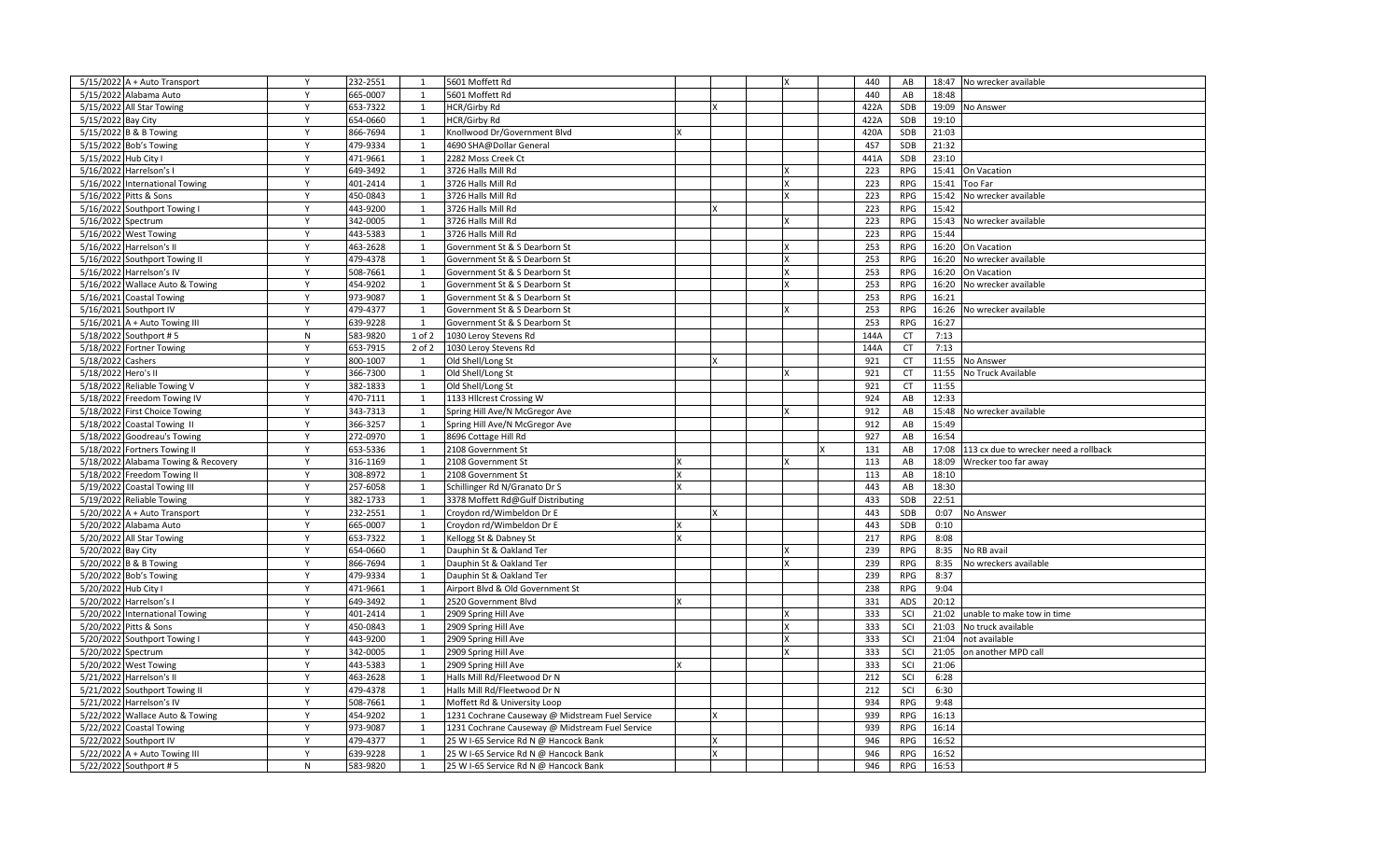| 5/23/2022 Fortner Towing            | Y | 653-7915 | 1            | N Water St & St Francis St                  |   |   |  | 152        | <b>RPG</b> | 8:43  |                                                               |
|-------------------------------------|---|----------|--------------|---------------------------------------------|---|---|--|------------|------------|-------|---------------------------------------------------------------|
| 5/23/2022 Cashers                   | Y | 800-1007 | 1            | 400 Bel Air Blvd @ Jaguar Cleaners          |   |   |  | 912        | <b>RPG</b> | 9:48  |                                                               |
| 5/23/2022 Hero's II                 | Y | 366-7300 | 1            | 400 Bel Air Blvd @ Jaguar Cleaners          |   |   |  | 912        | <b>RPG</b> | 9:49  |                                                               |
| 5/23/2022 Reliable Towing V         | Y | 382-1833 | 1            | Leroy Stevens/Hilltop                       |   |   |  | 124        | <b>CT</b>  | 12:40 |                                                               |
| 5/23/2022 Freedom Towing IV         | Y | 470-7111 | 1            | Cherokee/La Salle                           |   |   |  | 912        | <b>CT</b>  | 13:32 |                                                               |
| 5/23/2022 First Choice Towing       | Y | 343-7313 | $1$ of $2$   | Williams St/Carol Plantation Rd             |   |   |  | 120A       | AB         | 13:59 | No rollback available                                         |
| 5/23/2022 Coastal Towing II         | Y | 366-3257 | 1 of 2       | Williams St/Carol Plantation Rd             |   |   |  | 120A       | AB         | 14:00 |                                                               |
| 5/23/2022 Goodreau's Towing         | Y | 272-0970 | $2$ of $2$   | Williams St/Carol Plantation Rd             | x |   |  | 120A       | AB         | 14:01 |                                                               |
| 5/23/2022 Fortners Towing II        | Y | 653-5336 | 1            | 390 Schillinger Rd S@Moes Southwest Grill   |   |   |  | 443        | AB         | 16:54 |                                                               |
| 5/24/2022 Alabama Towing & Recovery | Y | 316-1169 | 1            | 3968 Airport Blvd                           |   |   |  | 140        | AB         | 8:28  | No answer                                                     |
| 5/24/2022 Freedom Towing II         | Y | 308-8972 | 1            | 3968 Airport Blvd                           |   |   |  | 140        | AB         | 8:28  | No wreckers available                                         |
| 5/24/2022 Coastal Towing III        | Y | 257-6058 | 1            | 3968 Airport Blvd                           |   |   |  | 140        | AB         | 8:29  |                                                               |
| 5/24/2022 Reliable Towing           | Y | 382-1733 | 1            | 950 Schillinger Rd S                        |   |   |  | 912        | AB         | 11:41 |                                                               |
| 5/24/2022 Alabama Auto              | Y | 665-0007 | 1            | Falling Leaf Ave/Isle of Palms Dr           |   |   |  | 120A       | AB         | 15:14 |                                                               |
| 5/24/2022 All Star Towing           | Y | 653-7322 | $1$ of $2$   | W I-65 Service Rd S/Cottage Hill Rd         |   |   |  | 121        | AB         | 16:10 |                                                               |
| 5/24/2022 Bay City                  | Y | 654-0660 | $2$ of $2$   | W I-65 Service Rd S/Cottage Hill Rd         |   |   |  | 121        | AB         | 16:11 |                                                               |
| 5/24/2022 B & B Towing              | Y | 866-7694 | 1            | Noble C Beasley Ave/Stanton Rd              |   |   |  | 138        | <b>CT</b>  | 16:46 | No Truck Available                                            |
| 5/24/2022 Bob's Towing              | Y | 479-9334 | 1            | Noble C Beasley Ave/Stanton Rd              | x |   |  | 138        | <b>CT</b>  | 16:46 |                                                               |
| 5/24/2022 Hub City I                | Y | 471-9661 | 1            | Noble C Beasley Ave/Stanton Rd              |   |   |  | 138        | <b>CT</b>  | 16:46 |                                                               |
| 5/24/2022 Harrelson's I             | Y | 649-3492 | 1            | 851 N University Blvd                       |   |   |  | 440A       | SDB        | 18:56 |                                                               |
| 5/24/2022 International Towing      | Y | 401-2414 | $\mathbf{1}$ | 1020 Schillinger Rd N                       |   |   |  | 443        | SDB        | 21:38 | Unit 443 cx'ed @ 2141hrs, veh is driveable                    |
| 5/25/2022 Pitts & Sons              | Y | 450-0843 | 1            | 400 W I-65 Service Rd S@Motel 6             |   |   |  | 440A       | SDB        | 3:24  | Changed to the largest, regular size wrecker unable to tow    |
| 5/25/2022 Southport Towing I        | Y | 443-9200 | 1            | 3278 Halls Mill Rd@Hill and Brooks Coffee   |   | x |  | 411        | SDB        | 4:13  | No Answer                                                     |
| 5/25/2022 Spectrum                  | Y | 342-0005 | 1            | 3278 Halls Mill Rd@Hill and Brooks Coffee   |   |   |  | 411        | SDB        | 4:15  | Not equipted for this tow                                     |
| 5/25/2022 West Towing               | Y | 443-5383 | 1            | 3278 Halls Mill Rd@Hill and Brooks Coffee   |   |   |  | 411        | SDB        | 4:16  |                                                               |
| 5/25/2022 Harrelson's II            | Y | 463-2628 | 1            | 2200 Wolf Ridge Rd@Texas Pipe and Supply Co |   |   |  | 443        | SDB        | 5:04  | No Tks                                                        |
| 5/25/2022 Southport Towing II       | Y | 479-4378 | 1            | 2200 Wolf Ridge Rd@Texas Pipe and Supply Co |   |   |  | 443        | SDB        | 5:04  | No Answer                                                     |
| 5/25/2022 Harrelson's IV            | Y | 508-7661 | 1            | 2200 Wolf Ridge Rd@Texas Pipe and Supply Co |   |   |  | 443        | SDB        | 5:04  | <b>Jo Tks</b>                                                 |
| 5/25/2022 Wallace Auto & Towing     | Y | 454-9202 | 1            | 2200 Wolf Ridge Rd@Texas Pipe and Supply Co |   |   |  | 443        | SDB        | 5:05  | No Answer                                                     |
| 5/25/2022 Coastal Towing            | Y | 973-9087 | 1            | 2200 Wolf Ridge Rd@Texas Pipe and Supply Co |   |   |  | 443        | SDB        | 5:06  |                                                               |
| 5/25/2022 Southport IV              | Y | 479-4377 | 1            | Old Shell Rd & Lefevre St                   |   |   |  | 232        | <b>RPG</b> | 7:24  | Not avail because the veh is in the water                     |
| 5/25/2022 A + Auto Towing III       | Y | 639-9228 | 1            | Old Shell Rd & Lefevre St                   |   |   |  | 232        | <b>RPG</b> | 7:24  |                                                               |
| 5/25/2022 Southport #5              | N | 583-9820 | 1            | 4707 Airport Blvd @ Chick-Fil-A             |   |   |  | 942        | <b>RPG</b> | 8:16  | Owner told the wrecker driver that they did not need veh towe |
| 5/25/2022 Fortner Towing            | Υ | 653-7915 | 1            | 658 Government St @ McDonalds               |   |   |  | 252        | <b>RPG</b> | 8:22  |                                                               |
| 5/25/2022 Cashers                   | Y | 800-1007 | 1            | Spring Hill Ave & Durant St                 |   |   |  | 237        | <b>RPG</b> | 14:22 |                                                               |
| 5/25/2022 Hero's II                 | Y | 366-7300 | 1            | 3451 Spring Hill Ave @ Starbucks            |   |   |  | 344        | <b>RPG</b> | 18:45 |                                                               |
| 5/25/2022 Reliable Towing V         | Y | 382-1833 | 1            | Glenwood St/Airport Blvd                    |   |   |  | 337        | SCI        | 20:06 |                                                               |
| 5/25/2022 Freedom Towing IV         | Y | 470-7111 | 1            | N Sage Ave/Old Shell Rd                     |   |   |  | 335        | SCI        | 21:09 |                                                               |
| 5/25/2022 First Choice Towing       | Y | 343-7313 | 1            | 1415 Dauphin Island Pkwy                    |   |   |  | 313        | ADS        | 23:30 | Changed to impound                                            |
| 5/26/2022 Coastal Towing II         | Υ | 366-3257 | 1            | Candlewood Dr/Schillinger Rd S              |   |   |  | 344A       | ADS        | 2:30  |                                                               |
| 5/27/2022 Goodreau's Towing         | Y | 272-0970 | 1            | Nan Gray Davis/Theodore Dawes               |   |   |  | 122        | <b>CT</b>  | 17:53 |                                                               |
| 5/27/2022 Fortners Towing II        | Y | 653-5336 | 1            | 4645 APB@CVS                                |   |   |  | 424        | SDB        | 21:29 |                                                               |
| 5/28/2022 Alabama Towing & Recovery | Y | 316-1169 | 1            | 358 St Francis St@Wet Willies               |   |   |  | <b>5S4</b> | SDB        | 2:57  | No Answer                                                     |
| 5/28/2022 Freedom Towing II         | Y | 308-8972 | 1            | 358 St Francis St@Wet Willies               |   |   |  | <b>5S4</b> | SDB        | 2:58  | No Tks                                                        |
| 5/28/2022 Coastal Towing III        | Y | 257-6058 | 1            | 358 St Francis St@Wet Willies               |   |   |  | <b>5S4</b> | SDB        | 2:59  |                                                               |
| 5/28/2022 Reliable Towing           | Y | 382-1733 | 1            | 6401 Moffett Rd                             |   |   |  | 441A       | SDB        | 4:16  |                                                               |
| 5/28/2022 Alabama Auto              | Y | 665-0007 | 1            | N University Blvd/Old Shell Rd              |   |   |  | 142A       | AB         | 12:40 | Per 142A vehicle drivable                                     |
| 5/28/2022 All Star Towing           | Y | 653-7322 | 1            | 2351 Dawes Rd, C                            |   |   |  | 440A       | SDB        | 23:10 |                                                               |
| 5/29/2022 Bay City                  | Y | 654-0660 | 1            | 7354 APB@Skco Automotive                    |   |   |  | 443        | SDB        | 0:51  |                                                               |
| 5/29/2022 B & B Towing              | Y | 866-7694 | 1            | 1914 Boykin Blvd                            |   |   |  | 419        | SDB        | 5:30  | No Tks                                                        |
| 5/29/2022 Bob's Towing              | Y | 479-9334 | $\mathbf{1}$ | 1914 Boykin Blvd                            |   |   |  | 419        | SDB        | 5:32  | Per 419, able to remove veh from the ditch                    |
| 5/29/2022 Hub City I                | Y | 471-9661 | 1            | Ludlow Cir/Zeigler Blvd                     |   |   |  | 140        | AB         | 11:38 |                                                               |
| 5/29/2022 Harrelson's I             | Y | 649-3492 | 1            | Bishop St/Oakleigh Drive                    |   |   |  | 437        | SDB        | 21:59 |                                                               |
| 5/30/2022 International Towing      | Y | 401-2414 | $\mathbf{1}$ | Barretts Ln/Summerville St                  |   |   |  | 433        | SDB        | 3:06  |                                                               |
| 5/30/2022 Pitts & Sons              | Y | 450-0843 | 1            | Bel Air Blvd & Cottage Hill Rd              |   |   |  | 213        | RPG        | 15:29 |                                                               |
|                                     |   |          |              |                                             |   |   |  |            |            |       |                                                               |